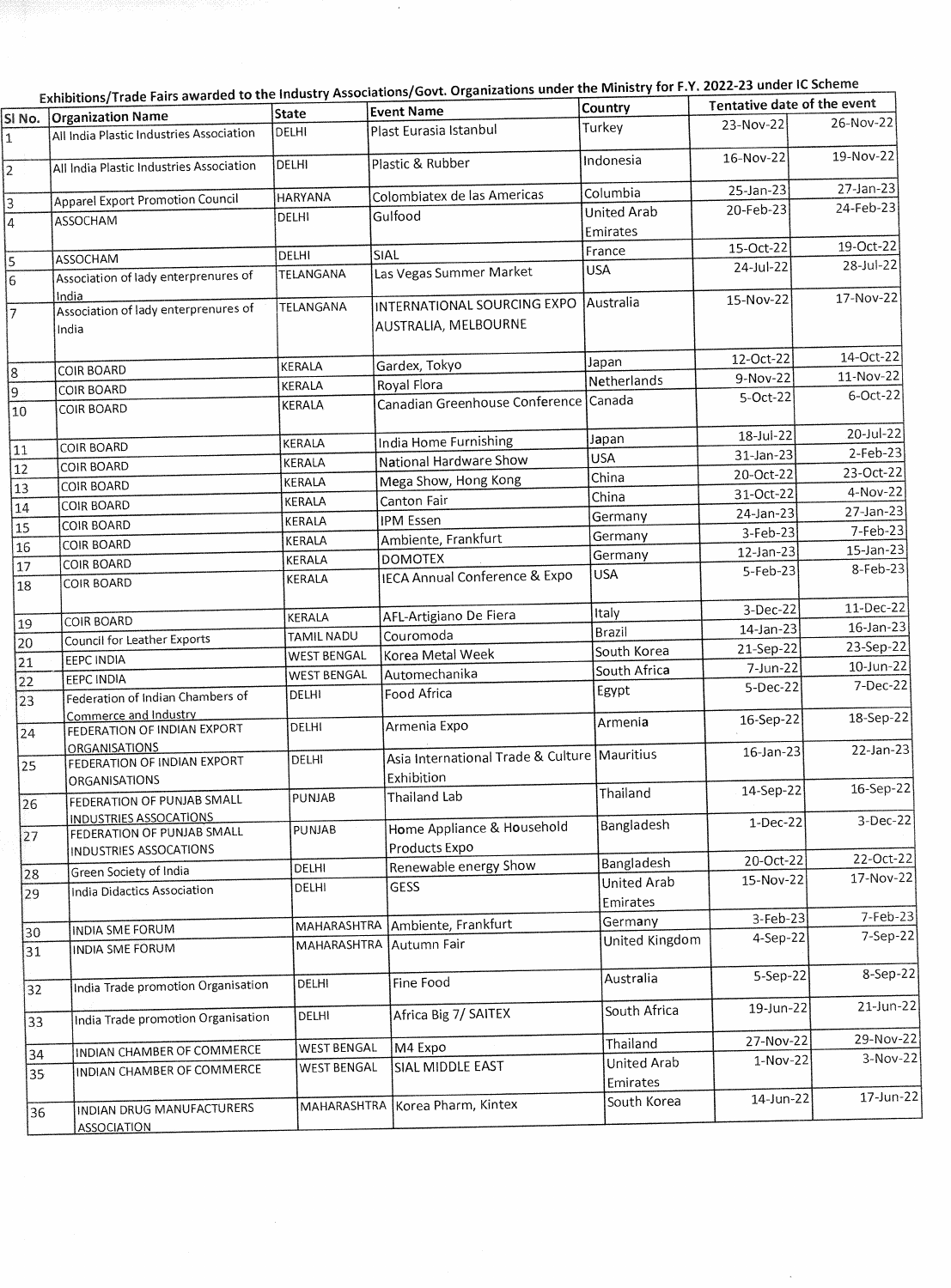| ACCESSORIES&MACHINERY<br><b>MANUFACTURES ASSOCIATION</b><br>18-Jun-22<br>14-Jun-22<br>Turkey<br>MAHARASHTRA ITM<br><b>INDIAN TEXTILES</b><br>38<br>ACCESSORIES&MACHINERY<br>MANUFACTURES ASSOCIATION<br>17-Jun-22<br>14-Jun-22<br>South Korea<br>MAHARASHTRA Korea Pack/ Kophex<br>Institute of Packaging Machinery<br>39<br>Manufacturers of India<br>25-Aug-22<br>22-Aug-22<br>Canada<br>MAHARASHTRA Apparel Textiles Sourcing Fair<br>KHADI AND VILLAGE INDUSTRIES<br><b>COMMISSION</b><br>24-Jun-22<br>21-Jun-22<br>Germany<br>Heimtextil<br>MAHARASHTRA<br>KHADI AND VILLAGE INDUSTRIES<br><b>COMMISSION</b><br>28-Oct-22<br>26-Oct-22<br>Japan<br>Japan IT Autumn Edition<br><b>MADHYA</b><br>MADHYA PRADESH LAGHU UDYOG<br>42<br>PRADESH<br>NIGAM LIMITED<br>$2$ -Jun-22<br>30-May-22<br>Germany<br>HANNOVER MESSE FAIR<br><b>MADHYA</b><br>MADHYA PRADESH LAGHU UDYOG<br>43<br><b>PRADESH</b><br>NIGAM LIMITED<br>22-Sep-22<br>19-Sep-22<br>Nepal<br>UTTAR PRADESH NEPAL MEDICAL SHOW 2020<br>Nirmala mahila shilp kala kendra<br>44<br>19-Mar-23<br>17-Mar-23<br>Myanmar<br>COMEXPO/ ELECXPO<br>DELHI<br><b>NSIC</b><br>45<br>9-Dec-22<br>$7-Dec-22$<br>South Korea<br><b>DELHI</b><br>Softwave Korea, Seoul<br><b>NSIC</b><br>46<br>16-Sep-22<br>14-Sep-22<br>Thailand<br>Thailand Lab<br>DELHI<br><b>NSIC</b><br>47<br>8-Oct-22<br>6-Oct-22<br>Vietnam<br>Metalex<br>DELHI<br><b>NSIC</b><br>48<br>17-Jun-22<br>14-Jun-22<br>South Korea<br>Korea Pharm, Kintex<br>TELANGANA<br>PHARMEXCIL<br>49<br>3-Sep-22<br>31-Aug-22<br>Bangladesh<br>DHAKA INTERNATIONAL YARN &<br>MAHARASHTRA<br>Powerloom Development and Export<br>50<br><b>FABRIC SHOW</b><br><b>Promotion Council</b><br>27-Jul-22<br>$21 -$ Jul-22<br>Mexico<br>InterModa, Guadalajara<br>MAHARASHTRA<br>Powerloom Development and Export<br>51<br><b>Promotion Council</b><br>18-Mar-23<br>9-Mar-23<br>Egypt<br>Cairo Int'l Fair<br><b>WEST BENGAL</b><br><b>SWYAN UDYOGI NARI</b><br>52<br>18-Sep-22<br>14-Sep-22<br>Spain<br>Intergift, Madrid<br><b>WEST BENGAL</b><br><b>SWYAN UDYOGI NARI</b><br>53<br>26-Oct-22<br>19-Oct-22<br>Germany<br>K Fair Exhibition, Dusseldorf<br>MAHARASHTRA<br>The All India Plastics Manufacturers'<br>54<br>Association<br>21-Mar-23<br>14-Mar-23<br><b>l</b> China<br>Hong Kong International Jewellery<br>MAHARASHTRA<br>The Gem and Jewellery Export<br>55<br>Show<br><b>Promotion Council</b><br>$21$ -Jan-23<br>$16$ -Jan-23<br>Italy<br>Vicenza Oro<br>MAHARASHTRA<br>The Gem and Jewellery Export<br>56<br>Promotion Council<br>26-Nov-22<br>23-Nov-22<br>Vietnam<br><b>VIETNAM PLAST</b><br>MAHARASHTRA<br>The Plastics Export Promotion Council<br>57<br>7-Mar-23<br>4-Mar-23<br><b>USA</b><br>MAHARASHTRA The Inspired Home Show<br>The Plastics Export Promotion Council<br>58<br>29-Mar-23<br>Russia<br>Mosbuild<br>DELHI<br>TRADE PROMOTION COUNCIL OF INDIA<br>59<br>5-Nov-22<br>Nigeria<br>Lagos International Trade Fair<br>TRADE PROMOTION COUNCIL OF INDIA DELHI<br>60<br>$1-Dec-22$<br>Bangladesh<br><b>Bicycle Show / Sports &amp; Workout</b><br>PUNJAB<br>WIRE DRAWING DEVELOPMENT<br>61<br>Equipment Show<br>SOCIETY |    | <b>INDIAN TEXTILES</b> | MAHARASHTRA IDTG 2021 | Bangladesh | 14-Feb-23 | 18-Feb-23 |
|---------------------------------------------------------------------------------------------------------------------------------------------------------------------------------------------------------------------------------------------------------------------------------------------------------------------------------------------------------------------------------------------------------------------------------------------------------------------------------------------------------------------------------------------------------------------------------------------------------------------------------------------------------------------------------------------------------------------------------------------------------------------------------------------------------------------------------------------------------------------------------------------------------------------------------------------------------------------------------------------------------------------------------------------------------------------------------------------------------------------------------------------------------------------------------------------------------------------------------------------------------------------------------------------------------------------------------------------------------------------------------------------------------------------------------------------------------------------------------------------------------------------------------------------------------------------------------------------------------------------------------------------------------------------------------------------------------------------------------------------------------------------------------------------------------------------------------------------------------------------------------------------------------------------------------------------------------------------------------------------------------------------------------------------------------------------------------------------------------------------------------------------------------------------------------------------------------------------------------------------------------------------------------------------------------------------------------------------------------------------------------------------------------------------------------------------------------------------------------------------------------------------------------------------------------------------------------------------------------------------------------------------------------------------------------------------------------------------------------------------------------------------------------------------------------------------------------------------------------------------------------------------------------------------------------------------------------------------------------------------------------------------------------------------------------------------------------------------------------------------------------------------------------|----|------------------------|-----------------------|------------|-----------|-----------|
|                                                                                                                                                                                                                                                                                                                                                                                                                                                                                                                                                                                                                                                                                                                                                                                                                                                                                                                                                                                                                                                                                                                                                                                                                                                                                                                                                                                                                                                                                                                                                                                                                                                                                                                                                                                                                                                                                                                                                                                                                                                                                                                                                                                                                                                                                                                                                                                                                                                                                                                                                                                                                                                                                                                                                                                                                                                                                                                                                                                                                                                                                                                                                         | 37 |                        |                       |            |           |           |
|                                                                                                                                                                                                                                                                                                                                                                                                                                                                                                                                                                                                                                                                                                                                                                                                                                                                                                                                                                                                                                                                                                                                                                                                                                                                                                                                                                                                                                                                                                                                                                                                                                                                                                                                                                                                                                                                                                                                                                                                                                                                                                                                                                                                                                                                                                                                                                                                                                                                                                                                                                                                                                                                                                                                                                                                                                                                                                                                                                                                                                                                                                                                                         |    |                        |                       |            |           |           |
|                                                                                                                                                                                                                                                                                                                                                                                                                                                                                                                                                                                                                                                                                                                                                                                                                                                                                                                                                                                                                                                                                                                                                                                                                                                                                                                                                                                                                                                                                                                                                                                                                                                                                                                                                                                                                                                                                                                                                                                                                                                                                                                                                                                                                                                                                                                                                                                                                                                                                                                                                                                                                                                                                                                                                                                                                                                                                                                                                                                                                                                                                                                                                         |    |                        |                       |            |           |           |
|                                                                                                                                                                                                                                                                                                                                                                                                                                                                                                                                                                                                                                                                                                                                                                                                                                                                                                                                                                                                                                                                                                                                                                                                                                                                                                                                                                                                                                                                                                                                                                                                                                                                                                                                                                                                                                                                                                                                                                                                                                                                                                                                                                                                                                                                                                                                                                                                                                                                                                                                                                                                                                                                                                                                                                                                                                                                                                                                                                                                                                                                                                                                                         |    |                        |                       |            |           |           |
|                                                                                                                                                                                                                                                                                                                                                                                                                                                                                                                                                                                                                                                                                                                                                                                                                                                                                                                                                                                                                                                                                                                                                                                                                                                                                                                                                                                                                                                                                                                                                                                                                                                                                                                                                                                                                                                                                                                                                                                                                                                                                                                                                                                                                                                                                                                                                                                                                                                                                                                                                                                                                                                                                                                                                                                                                                                                                                                                                                                                                                                                                                                                                         |    |                        |                       |            |           |           |
|                                                                                                                                                                                                                                                                                                                                                                                                                                                                                                                                                                                                                                                                                                                                                                                                                                                                                                                                                                                                                                                                                                                                                                                                                                                                                                                                                                                                                                                                                                                                                                                                                                                                                                                                                                                                                                                                                                                                                                                                                                                                                                                                                                                                                                                                                                                                                                                                                                                                                                                                                                                                                                                                                                                                                                                                                                                                                                                                                                                                                                                                                                                                                         |    |                        |                       |            |           |           |
| $1-Apr-23$<br>10-Nov-22<br>3-Dec-22                                                                                                                                                                                                                                                                                                                                                                                                                                                                                                                                                                                                                                                                                                                                                                                                                                                                                                                                                                                                                                                                                                                                                                                                                                                                                                                                                                                                                                                                                                                                                                                                                                                                                                                                                                                                                                                                                                                                                                                                                                                                                                                                                                                                                                                                                                                                                                                                                                                                                                                                                                                                                                                                                                                                                                                                                                                                                                                                                                                                                                                                                                                     |    |                        |                       |            |           |           |
|                                                                                                                                                                                                                                                                                                                                                                                                                                                                                                                                                                                                                                                                                                                                                                                                                                                                                                                                                                                                                                                                                                                                                                                                                                                                                                                                                                                                                                                                                                                                                                                                                                                                                                                                                                                                                                                                                                                                                                                                                                                                                                                                                                                                                                                                                                                                                                                                                                                                                                                                                                                                                                                                                                                                                                                                                                                                                                                                                                                                                                                                                                                                                         | 40 |                        |                       |            |           |           |
|                                                                                                                                                                                                                                                                                                                                                                                                                                                                                                                                                                                                                                                                                                                                                                                                                                                                                                                                                                                                                                                                                                                                                                                                                                                                                                                                                                                                                                                                                                                                                                                                                                                                                                                                                                                                                                                                                                                                                                                                                                                                                                                                                                                                                                                                                                                                                                                                                                                                                                                                                                                                                                                                                                                                                                                                                                                                                                                                                                                                                                                                                                                                                         |    |                        |                       |            |           |           |
|                                                                                                                                                                                                                                                                                                                                                                                                                                                                                                                                                                                                                                                                                                                                                                                                                                                                                                                                                                                                                                                                                                                                                                                                                                                                                                                                                                                                                                                                                                                                                                                                                                                                                                                                                                                                                                                                                                                                                                                                                                                                                                                                                                                                                                                                                                                                                                                                                                                                                                                                                                                                                                                                                                                                                                                                                                                                                                                                                                                                                                                                                                                                                         | 41 |                        |                       |            |           |           |
|                                                                                                                                                                                                                                                                                                                                                                                                                                                                                                                                                                                                                                                                                                                                                                                                                                                                                                                                                                                                                                                                                                                                                                                                                                                                                                                                                                                                                                                                                                                                                                                                                                                                                                                                                                                                                                                                                                                                                                                                                                                                                                                                                                                                                                                                                                                                                                                                                                                                                                                                                                                                                                                                                                                                                                                                                                                                                                                                                                                                                                                                                                                                                         |    |                        |                       |            |           |           |
|                                                                                                                                                                                                                                                                                                                                                                                                                                                                                                                                                                                                                                                                                                                                                                                                                                                                                                                                                                                                                                                                                                                                                                                                                                                                                                                                                                                                                                                                                                                                                                                                                                                                                                                                                                                                                                                                                                                                                                                                                                                                                                                                                                                                                                                                                                                                                                                                                                                                                                                                                                                                                                                                                                                                                                                                                                                                                                                                                                                                                                                                                                                                                         |    |                        |                       |            |           |           |
|                                                                                                                                                                                                                                                                                                                                                                                                                                                                                                                                                                                                                                                                                                                                                                                                                                                                                                                                                                                                                                                                                                                                                                                                                                                                                                                                                                                                                                                                                                                                                                                                                                                                                                                                                                                                                                                                                                                                                                                                                                                                                                                                                                                                                                                                                                                                                                                                                                                                                                                                                                                                                                                                                                                                                                                                                                                                                                                                                                                                                                                                                                                                                         |    |                        |                       |            |           |           |
|                                                                                                                                                                                                                                                                                                                                                                                                                                                                                                                                                                                                                                                                                                                                                                                                                                                                                                                                                                                                                                                                                                                                                                                                                                                                                                                                                                                                                                                                                                                                                                                                                                                                                                                                                                                                                                                                                                                                                                                                                                                                                                                                                                                                                                                                                                                                                                                                                                                                                                                                                                                                                                                                                                                                                                                                                                                                                                                                                                                                                                                                                                                                                         |    |                        |                       |            |           |           |
|                                                                                                                                                                                                                                                                                                                                                                                                                                                                                                                                                                                                                                                                                                                                                                                                                                                                                                                                                                                                                                                                                                                                                                                                                                                                                                                                                                                                                                                                                                                                                                                                                                                                                                                                                                                                                                                                                                                                                                                                                                                                                                                                                                                                                                                                                                                                                                                                                                                                                                                                                                                                                                                                                                                                                                                                                                                                                                                                                                                                                                                                                                                                                         |    |                        |                       |            |           |           |
|                                                                                                                                                                                                                                                                                                                                                                                                                                                                                                                                                                                                                                                                                                                                                                                                                                                                                                                                                                                                                                                                                                                                                                                                                                                                                                                                                                                                                                                                                                                                                                                                                                                                                                                                                                                                                                                                                                                                                                                                                                                                                                                                                                                                                                                                                                                                                                                                                                                                                                                                                                                                                                                                                                                                                                                                                                                                                                                                                                                                                                                                                                                                                         |    |                        |                       |            |           |           |
|                                                                                                                                                                                                                                                                                                                                                                                                                                                                                                                                                                                                                                                                                                                                                                                                                                                                                                                                                                                                                                                                                                                                                                                                                                                                                                                                                                                                                                                                                                                                                                                                                                                                                                                                                                                                                                                                                                                                                                                                                                                                                                                                                                                                                                                                                                                                                                                                                                                                                                                                                                                                                                                                                                                                                                                                                                                                                                                                                                                                                                                                                                                                                         |    |                        |                       |            |           |           |
|                                                                                                                                                                                                                                                                                                                                                                                                                                                                                                                                                                                                                                                                                                                                                                                                                                                                                                                                                                                                                                                                                                                                                                                                                                                                                                                                                                                                                                                                                                                                                                                                                                                                                                                                                                                                                                                                                                                                                                                                                                                                                                                                                                                                                                                                                                                                                                                                                                                                                                                                                                                                                                                                                                                                                                                                                                                                                                                                                                                                                                                                                                                                                         |    |                        |                       |            |           |           |
|                                                                                                                                                                                                                                                                                                                                                                                                                                                                                                                                                                                                                                                                                                                                                                                                                                                                                                                                                                                                                                                                                                                                                                                                                                                                                                                                                                                                                                                                                                                                                                                                                                                                                                                                                                                                                                                                                                                                                                                                                                                                                                                                                                                                                                                                                                                                                                                                                                                                                                                                                                                                                                                                                                                                                                                                                                                                                                                                                                                                                                                                                                                                                         |    |                        |                       |            |           |           |
|                                                                                                                                                                                                                                                                                                                                                                                                                                                                                                                                                                                                                                                                                                                                                                                                                                                                                                                                                                                                                                                                                                                                                                                                                                                                                                                                                                                                                                                                                                                                                                                                                                                                                                                                                                                                                                                                                                                                                                                                                                                                                                                                                                                                                                                                                                                                                                                                                                                                                                                                                                                                                                                                                                                                                                                                                                                                                                                                                                                                                                                                                                                                                         |    |                        |                       |            |           |           |
|                                                                                                                                                                                                                                                                                                                                                                                                                                                                                                                                                                                                                                                                                                                                                                                                                                                                                                                                                                                                                                                                                                                                                                                                                                                                                                                                                                                                                                                                                                                                                                                                                                                                                                                                                                                                                                                                                                                                                                                                                                                                                                                                                                                                                                                                                                                                                                                                                                                                                                                                                                                                                                                                                                                                                                                                                                                                                                                                                                                                                                                                                                                                                         |    |                        |                       |            |           |           |
|                                                                                                                                                                                                                                                                                                                                                                                                                                                                                                                                                                                                                                                                                                                                                                                                                                                                                                                                                                                                                                                                                                                                                                                                                                                                                                                                                                                                                                                                                                                                                                                                                                                                                                                                                                                                                                                                                                                                                                                                                                                                                                                                                                                                                                                                                                                                                                                                                                                                                                                                                                                                                                                                                                                                                                                                                                                                                                                                                                                                                                                                                                                                                         |    |                        |                       |            |           |           |
|                                                                                                                                                                                                                                                                                                                                                                                                                                                                                                                                                                                                                                                                                                                                                                                                                                                                                                                                                                                                                                                                                                                                                                                                                                                                                                                                                                                                                                                                                                                                                                                                                                                                                                                                                                                                                                                                                                                                                                                                                                                                                                                                                                                                                                                                                                                                                                                                                                                                                                                                                                                                                                                                                                                                                                                                                                                                                                                                                                                                                                                                                                                                                         |    |                        |                       |            |           |           |
|                                                                                                                                                                                                                                                                                                                                                                                                                                                                                                                                                                                                                                                                                                                                                                                                                                                                                                                                                                                                                                                                                                                                                                                                                                                                                                                                                                                                                                                                                                                                                                                                                                                                                                                                                                                                                                                                                                                                                                                                                                                                                                                                                                                                                                                                                                                                                                                                                                                                                                                                                                                                                                                                                                                                                                                                                                                                                                                                                                                                                                                                                                                                                         |    |                        |                       |            |           |           |
|                                                                                                                                                                                                                                                                                                                                                                                                                                                                                                                                                                                                                                                                                                                                                                                                                                                                                                                                                                                                                                                                                                                                                                                                                                                                                                                                                                                                                                                                                                                                                                                                                                                                                                                                                                                                                                                                                                                                                                                                                                                                                                                                                                                                                                                                                                                                                                                                                                                                                                                                                                                                                                                                                                                                                                                                                                                                                                                                                                                                                                                                                                                                                         |    |                        |                       |            |           |           |
|                                                                                                                                                                                                                                                                                                                                                                                                                                                                                                                                                                                                                                                                                                                                                                                                                                                                                                                                                                                                                                                                                                                                                                                                                                                                                                                                                                                                                                                                                                                                                                                                                                                                                                                                                                                                                                                                                                                                                                                                                                                                                                                                                                                                                                                                                                                                                                                                                                                                                                                                                                                                                                                                                                                                                                                                                                                                                                                                                                                                                                                                                                                                                         |    |                        |                       |            |           |           |
|                                                                                                                                                                                                                                                                                                                                                                                                                                                                                                                                                                                                                                                                                                                                                                                                                                                                                                                                                                                                                                                                                                                                                                                                                                                                                                                                                                                                                                                                                                                                                                                                                                                                                                                                                                                                                                                                                                                                                                                                                                                                                                                                                                                                                                                                                                                                                                                                                                                                                                                                                                                                                                                                                                                                                                                                                                                                                                                                                                                                                                                                                                                                                         |    |                        |                       |            |           |           |
|                                                                                                                                                                                                                                                                                                                                                                                                                                                                                                                                                                                                                                                                                                                                                                                                                                                                                                                                                                                                                                                                                                                                                                                                                                                                                                                                                                                                                                                                                                                                                                                                                                                                                                                                                                                                                                                                                                                                                                                                                                                                                                                                                                                                                                                                                                                                                                                                                                                                                                                                                                                                                                                                                                                                                                                                                                                                                                                                                                                                                                                                                                                                                         |    |                        |                       |            |           |           |
|                                                                                                                                                                                                                                                                                                                                                                                                                                                                                                                                                                                                                                                                                                                                                                                                                                                                                                                                                                                                                                                                                                                                                                                                                                                                                                                                                                                                                                                                                                                                                                                                                                                                                                                                                                                                                                                                                                                                                                                                                                                                                                                                                                                                                                                                                                                                                                                                                                                                                                                                                                                                                                                                                                                                                                                                                                                                                                                                                                                                                                                                                                                                                         |    |                        |                       |            |           |           |
|                                                                                                                                                                                                                                                                                                                                                                                                                                                                                                                                                                                                                                                                                                                                                                                                                                                                                                                                                                                                                                                                                                                                                                                                                                                                                                                                                                                                                                                                                                                                                                                                                                                                                                                                                                                                                                                                                                                                                                                                                                                                                                                                                                                                                                                                                                                                                                                                                                                                                                                                                                                                                                                                                                                                                                                                                                                                                                                                                                                                                                                                                                                                                         |    |                        |                       |            |           |           |
|                                                                                                                                                                                                                                                                                                                                                                                                                                                                                                                                                                                                                                                                                                                                                                                                                                                                                                                                                                                                                                                                                                                                                                                                                                                                                                                                                                                                                                                                                                                                                                                                                                                                                                                                                                                                                                                                                                                                                                                                                                                                                                                                                                                                                                                                                                                                                                                                                                                                                                                                                                                                                                                                                                                                                                                                                                                                                                                                                                                                                                                                                                                                                         |    |                        |                       |            |           |           |
|                                                                                                                                                                                                                                                                                                                                                                                                                                                                                                                                                                                                                                                                                                                                                                                                                                                                                                                                                                                                                                                                                                                                                                                                                                                                                                                                                                                                                                                                                                                                                                                                                                                                                                                                                                                                                                                                                                                                                                                                                                                                                                                                                                                                                                                                                                                                                                                                                                                                                                                                                                                                                                                                                                                                                                                                                                                                                                                                                                                                                                                                                                                                                         |    |                        |                       |            |           |           |
|                                                                                                                                                                                                                                                                                                                                                                                                                                                                                                                                                                                                                                                                                                                                                                                                                                                                                                                                                                                                                                                                                                                                                                                                                                                                                                                                                                                                                                                                                                                                                                                                                                                                                                                                                                                                                                                                                                                                                                                                                                                                                                                                                                                                                                                                                                                                                                                                                                                                                                                                                                                                                                                                                                                                                                                                                                                                                                                                                                                                                                                                                                                                                         |    |                        |                       |            |           |           |
|                                                                                                                                                                                                                                                                                                                                                                                                                                                                                                                                                                                                                                                                                                                                                                                                                                                                                                                                                                                                                                                                                                                                                                                                                                                                                                                                                                                                                                                                                                                                                                                                                                                                                                                                                                                                                                                                                                                                                                                                                                                                                                                                                                                                                                                                                                                                                                                                                                                                                                                                                                                                                                                                                                                                                                                                                                                                                                                                                                                                                                                                                                                                                         |    |                        |                       |            |           |           |
|                                                                                                                                                                                                                                                                                                                                                                                                                                                                                                                                                                                                                                                                                                                                                                                                                                                                                                                                                                                                                                                                                                                                                                                                                                                                                                                                                                                                                                                                                                                                                                                                                                                                                                                                                                                                                                                                                                                                                                                                                                                                                                                                                                                                                                                                                                                                                                                                                                                                                                                                                                                                                                                                                                                                                                                                                                                                                                                                                                                                                                                                                                                                                         |    |                        |                       |            |           |           |
|                                                                                                                                                                                                                                                                                                                                                                                                                                                                                                                                                                                                                                                                                                                                                                                                                                                                                                                                                                                                                                                                                                                                                                                                                                                                                                                                                                                                                                                                                                                                                                                                                                                                                                                                                                                                                                                                                                                                                                                                                                                                                                                                                                                                                                                                                                                                                                                                                                                                                                                                                                                                                                                                                                                                                                                                                                                                                                                                                                                                                                                                                                                                                         |    |                        |                       |            |           |           |
|                                                                                                                                                                                                                                                                                                                                                                                                                                                                                                                                                                                                                                                                                                                                                                                                                                                                                                                                                                                                                                                                                                                                                                                                                                                                                                                                                                                                                                                                                                                                                                                                                                                                                                                                                                                                                                                                                                                                                                                                                                                                                                                                                                                                                                                                                                                                                                                                                                                                                                                                                                                                                                                                                                                                                                                                                                                                                                                                                                                                                                                                                                                                                         |    |                        |                       |            |           |           |
|                                                                                                                                                                                                                                                                                                                                                                                                                                                                                                                                                                                                                                                                                                                                                                                                                                                                                                                                                                                                                                                                                                                                                                                                                                                                                                                                                                                                                                                                                                                                                                                                                                                                                                                                                                                                                                                                                                                                                                                                                                                                                                                                                                                                                                                                                                                                                                                                                                                                                                                                                                                                                                                                                                                                                                                                                                                                                                                                                                                                                                                                                                                                                         |    |                        |                       |            |           |           |
|                                                                                                                                                                                                                                                                                                                                                                                                                                                                                                                                                                                                                                                                                                                                                                                                                                                                                                                                                                                                                                                                                                                                                                                                                                                                                                                                                                                                                                                                                                                                                                                                                                                                                                                                                                                                                                                                                                                                                                                                                                                                                                                                                                                                                                                                                                                                                                                                                                                                                                                                                                                                                                                                                                                                                                                                                                                                                                                                                                                                                                                                                                                                                         |    |                        |                       |            |           |           |
|                                                                                                                                                                                                                                                                                                                                                                                                                                                                                                                                                                                                                                                                                                                                                                                                                                                                                                                                                                                                                                                                                                                                                                                                                                                                                                                                                                                                                                                                                                                                                                                                                                                                                                                                                                                                                                                                                                                                                                                                                                                                                                                                                                                                                                                                                                                                                                                                                                                                                                                                                                                                                                                                                                                                                                                                                                                                                                                                                                                                                                                                                                                                                         |    |                        |                       |            |           |           |
|                                                                                                                                                                                                                                                                                                                                                                                                                                                                                                                                                                                                                                                                                                                                                                                                                                                                                                                                                                                                                                                                                                                                                                                                                                                                                                                                                                                                                                                                                                                                                                                                                                                                                                                                                                                                                                                                                                                                                                                                                                                                                                                                                                                                                                                                                                                                                                                                                                                                                                                                                                                                                                                                                                                                                                                                                                                                                                                                                                                                                                                                                                                                                         |    |                        |                       |            |           |           |
|                                                                                                                                                                                                                                                                                                                                                                                                                                                                                                                                                                                                                                                                                                                                                                                                                                                                                                                                                                                                                                                                                                                                                                                                                                                                                                                                                                                                                                                                                                                                                                                                                                                                                                                                                                                                                                                                                                                                                                                                                                                                                                                                                                                                                                                                                                                                                                                                                                                                                                                                                                                                                                                                                                                                                                                                                                                                                                                                                                                                                                                                                                                                                         |    |                        |                       |            |           |           |
|                                                                                                                                                                                                                                                                                                                                                                                                                                                                                                                                                                                                                                                                                                                                                                                                                                                                                                                                                                                                                                                                                                                                                                                                                                                                                                                                                                                                                                                                                                                                                                                                                                                                                                                                                                                                                                                                                                                                                                                                                                                                                                                                                                                                                                                                                                                                                                                                                                                                                                                                                                                                                                                                                                                                                                                                                                                                                                                                                                                                                                                                                                                                                         |    |                        |                       |            |           |           |
|                                                                                                                                                                                                                                                                                                                                                                                                                                                                                                                                                                                                                                                                                                                                                                                                                                                                                                                                                                                                                                                                                                                                                                                                                                                                                                                                                                                                                                                                                                                                                                                                                                                                                                                                                                                                                                                                                                                                                                                                                                                                                                                                                                                                                                                                                                                                                                                                                                                                                                                                                                                                                                                                                                                                                                                                                                                                                                                                                                                                                                                                                                                                                         |    |                        |                       |            |           |           |
|                                                                                                                                                                                                                                                                                                                                                                                                                                                                                                                                                                                                                                                                                                                                                                                                                                                                                                                                                                                                                                                                                                                                                                                                                                                                                                                                                                                                                                                                                                                                                                                                                                                                                                                                                                                                                                                                                                                                                                                                                                                                                                                                                                                                                                                                                                                                                                                                                                                                                                                                                                                                                                                                                                                                                                                                                                                                                                                                                                                                                                                                                                                                                         |    |                        |                       |            |           |           |